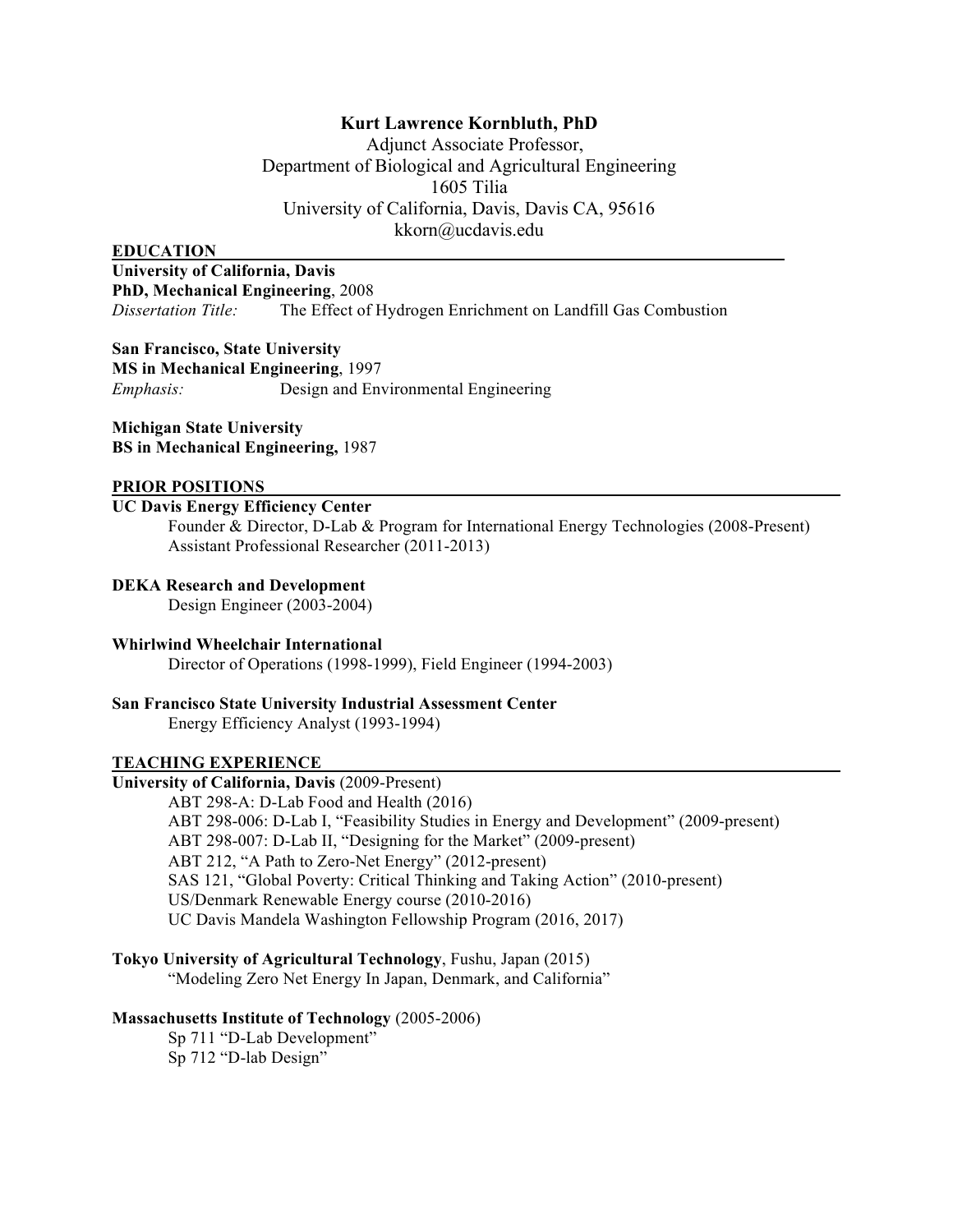## **PUBLICATIONS**

- 1. Naman S. Benday, Daniel M. Dryden, **Kurt Kornbluth** and Pieter Stroeve, "A temperaturevariant method for performance modeling and economic analysis of thermoelectric generators: Linking material properties to real-world conditions", Applied Energy, 2017, vol. 190, issue C, 7, pages 64-771.
- 2. **Kurt Kornbluth**, Colin Mickle, and Kelly Hestmark, (2016) "Modeling the Prospects of Plug-In Electric Buses to Reduce GHG Emissions and Cost While Meeting Route Demands: A Case Study of the "Unitrans" Bus Fleet Serving the Davis, California Urbanized Area". Smart Grid and Renewable Energy, 7, 164-173.
- 3. Steven Wiryadinata, Mark Modera, Bryan Jenkins, **Kurt Kornbluth**, "Technical and economic feasibility of unitary, horizontal ground-loop geothermal heat pumps for space conditioning in selected California climate zones". Energy and Buildings. Volume 119, 1 May 2016, Pages 164- 172, ISSN 0378-7788
- 4. Magdalena Brum, Paul Erickson, Bryan Jenkins, **Kurt Kornbluth**, "A comparative study of district and individual energy systems providing electrical-based heating, cooling, and domestic hot water to a low-energy use residential community". Energy and Buildings. Volume 92, 1 April 2015, Pages 306-312, ISSN 0378-7788
- 5. **Kurt Kornbluth**, Jon Cook, and Paul Erickson, "A More Renewable-Friendly Electrical Grid: Thermal Storage Refrigeration for Demand Response in California and Denmark". Smart Grid and Renewable Energy Vol 3, November 2012.
- 6. **Kurt Kornbluth,** Bryan Pon, and Paul Erickson, "An investigation of the cost and performance of a LED/Solar light designed as an alternative to candles in Zambia: A World Bank project case study". Renewable and Sustainable Energy Reviews, volume 17, issue 9, pages 6737-6745, December 2012.
- 7. **Kurt Kornbluth**, Jason Greenwood, Zach McCaffrey, and Paul Erickson, "Economic feasibility of hydrogen enrichment for reducing NOx emissions from landfill gas power generation: A comparison of the levelized cost of electricity with present strategies". Energy Policy, Volume 41, February 2012, Pages 333–339.
- 8. James Stiling, Simon Li, Pieter Stroeve, Jim Thompson, Bertha Mjawa, **Kurt Kornbluth**, and Barrett, Diane; "Enhanced Fruit Solar Drying Using Concentrating Panels". Energy for Sustainable Development, Volume 16, March 2012, pages 224-230.
- 9. **Kurt Kornbluth**, Jason Greenwood, Zach McCaffrey, Dave Vernon, and Paul Erickson, "Extension of the lean limit through hydrogen enrichment of a LFG-fueled spark-ignition engine with emphasis on  $NO<sub>x</sub>$  reduction. International Journal of Hydrogen Energy, Volume 35, Issue 3, February 2010, Pages 1412-1419.
- 10. **Kurt Kornbluth**, Zach McCaffrey, and Paul Erickson, "Incorporating in-cylinder pressure data to predict NOx emissions from spark-ignition engines fueled with landfill gas/hydrogen mixtures". International Journal of Hydrogen Energy, Volume 34, Issue 22, November 2009, Pages 9248-9257.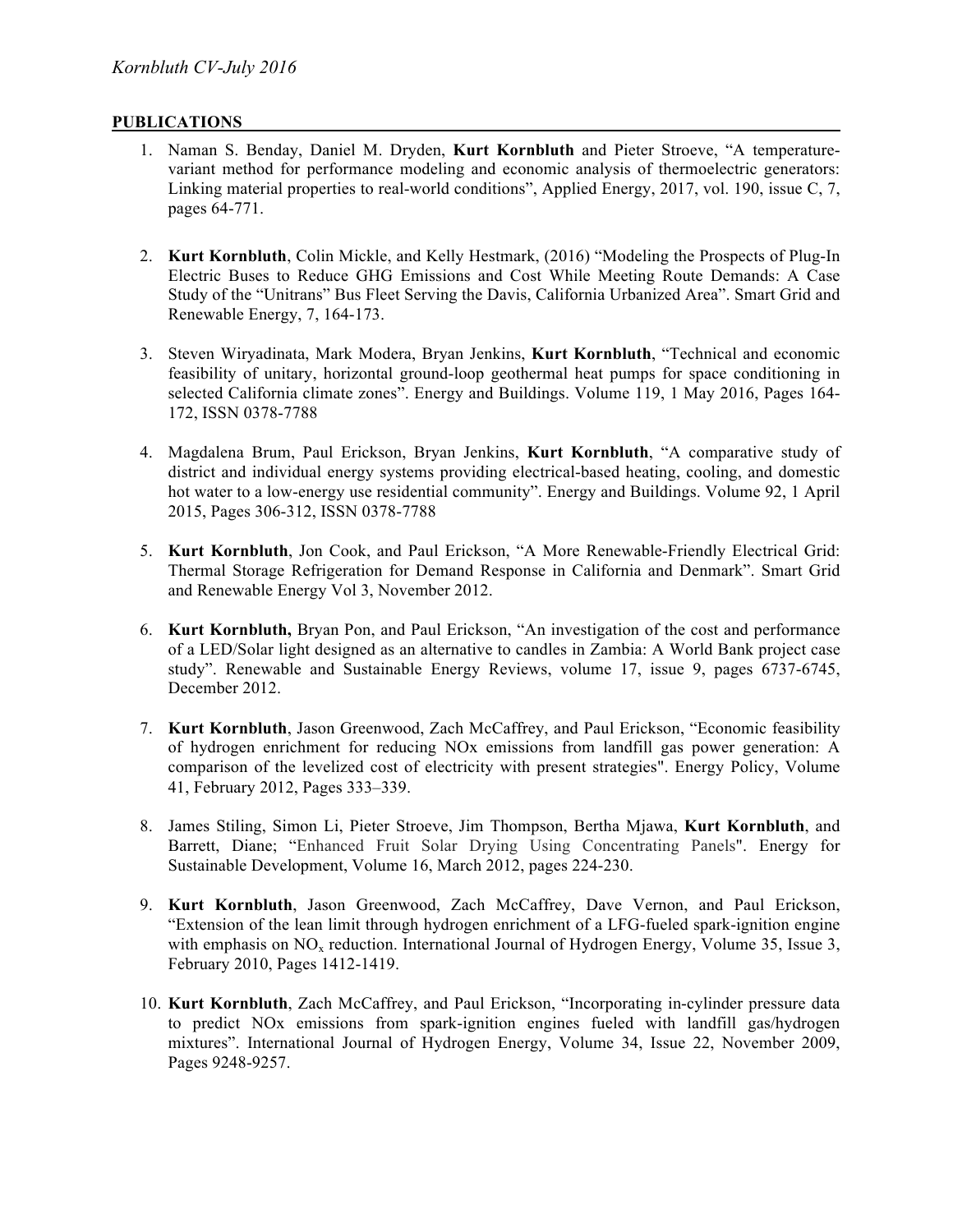- 11. **Kurt Kornbluth,** Ryohei Hinokuma, Evan Johnson, and Zach McCaffrey, "Optimizing wind energy for a small hybrid wind/diesel grid in the Galapagos Islands". Cape Peninsula University of Technology Domestic Use of Energy (DUE) Conference Journal, 2009.
- 12. Shazahda Chowdury and **Kurt Kornbluth** "A Study on the Stirling generator: Producing bioelectricity in Bangladesh", Daffodil International University Journal of Science and Technology, 2006, Vol 1.
- 13. **Kurt Kornbluth** and Philip Osafo-Kwaako, "Challenges in the implementation of appropriate technology projects: The case of the DISACARE Wheelchair Center in Zambia". 2005 National Academy of Engineering U.S. Frontiers of Engineering (USFOE) Reports on Leading-Edge Engineering Symposium, pages 37-44.
- 14. **Kurt Kornbluth**, Andrew F. Burke, Geoff Wardle, and Nathan Nickell, "Design of a freewaycapable narrow lane vehicle", Society of Automotive Engineers Technical Paper Series, (2004- 01-0760). Received Best Paper Award from the Society of Automotive Engineers.
- 15. **Kurt Kornbluth**, "The High Stability Omni-wheelchair". 1996 Rehabilitation Engineering and Assistive Technology Society of North America (RESNA) Journal of Proceedings, Vol 16, pages 472-474.

## **RELEVANT GRANTS**

Principal Investigator, *Development of solar assisted multi-crop dryers and energy efficient storage structures for value addition and food security*, U.S.-Pakistan Center for Advanced Studies in Agriculture and Food Security 2017-Present, \$60,000.

Principal Investigator, *Sharing Knowledge for Rural Development in Georgia: A Partnership between the UC Davis D-Lab, and Tbilisi State University*, Global Affairs Seed grant, 2017, \$23,000.

Co-Principal Investigator, *Low Cost Carbon Uptake Remote Sensing System and D-Lab Training Module* CITRIS, 2017, \$60,000.

Principal Investigator, *Dry Chain Pilot Project*, UC Davis Innovation Institute for Food and Health, 2017- 2018, \$114,000.

*Low Cost Carbon Uptake Remote Sensing System and Training Module* CITRIS, 2017, \$60,000.

Principal Investigator*, D-Lab/Horticulture Innovation Lab Regional Center Capacity Building*. UC Davis Horticulture Innovation Lab, 2017, \$50,000

Principal Investigator*, UC Davis Zero-Net-Energy Initiative,* UC Davis Energy Conservation Office, 2013-2016, \$340,000.

Principal Investigator*, International Development Innovation Network.* USAID, 2013-2017, \$770,000

Principal Investigator*, UC Davis Climate Champion,* University of California, Office of the President, 2016, \$30,000.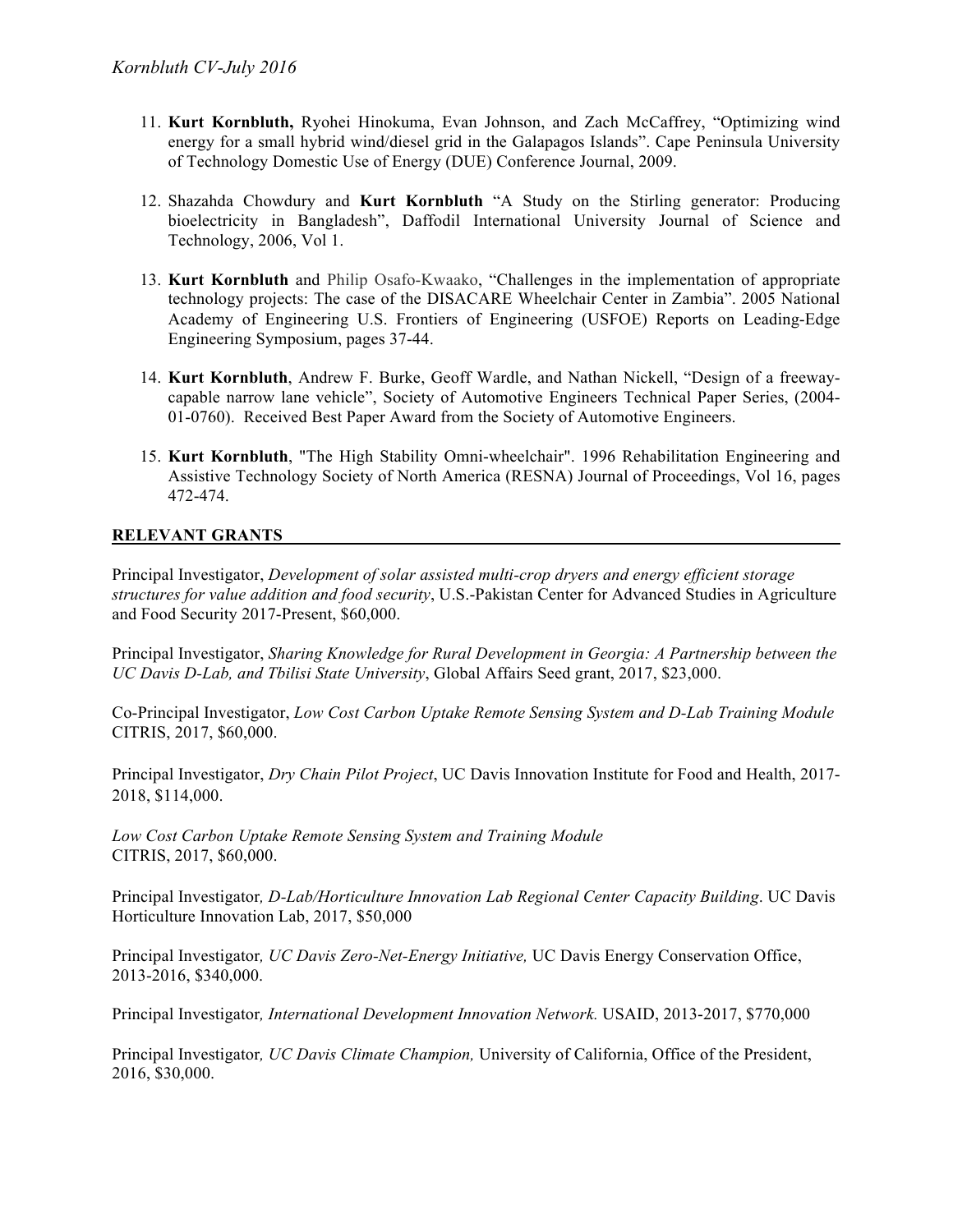# *Kornbluth CV-July 2016*

Co-Principal Investigator, *Partnership for International Research and Education (PIRE),* National Science Foundation, 2011-2016, \$1,440,000.

Principal Investigator*, UC Davis D-Lab*. UC Davis Blum Center, 2013-2017, \$160,000.

Principal Investigator*, D-Lab/Horticulture Innovation Lab Regional Center Capacity Building and Coolbot Promotion*. UC Davis Horticulture Innovation Lab, 2015, \$50,000.

Co-Principal Investigator*, 2015 Solar Decathlon,* US Department of Energy*,* 2014, \$50,000.

Principal Investigator*, UC Davis D-Lab/HortCRSP Innovation Center*. UC Davis HortCRSP, 2012-2013, \$128,000.

Principal Investigator*, UC Davis/Chevron Qatar Academy for Energy Efficiency*. Chevron, 2012, \$144,000.

Principal Investigator*, UC Davis D-Lab*. UC Berkeley Blum Center, 2012, \$48,000.

Principal Investigator, *Lighting the Way: Delivering Affordable, Safe, Incremental Lighting to Poor Households.* Blum Center for Developing Economies, 2010, \$35,000.

Principal Investigator*, Lighting the Way: Implementing Low-cost LED Lighting in Zambia*. World Bank Lighting Africa Development Marketplace, 2008, \$200,000.

Co-Principal Investigator*, UC Davis Program for International Energy Technologies.* National Collegiate Inventors and Innovators Alliance (NCIIA) Program Grant, 2008, \$48,000.

*The Use of Thermal Storage Refrigeration to Lower Peak Demand and Optimize Renewable Energy Resources*. University of California Energy Institute (UCEI), 2008, \$35,000.

*Load Leveling of Renewable Energy in the Galapagos Islands*. University of California, Davis ITS Friends student award, 2006, \$9,000.

*Hydrogen Enrichment for Enhanced Combustion of Landfill Gas*. Energy Innovation Small Grants (EISG), 2006, \$95,000.

*The Role of Hydrogen in Landfill Gas Utilization*. California Integrated Waste Management Board (CIWMB), 2005, \$50,000.

## **AWARDS and FELLOWSHIPS**

University of California, Chancellors "Global Engagement Award", 2017.

University of California, Office of the President "Faculty Climate Champion", 2016.

University of California, Davis Graduate School of Management Business Development Fellow, 2006.

National Academy of Engineers Frontiers of Engineering "Young Outstanding Engineer", 2005.

UC Davis Institute of Transportation Studies National Science Foundation Integrative Graduate Education and Research Traineeship (IGERT) fellow, 2003 & 2004.